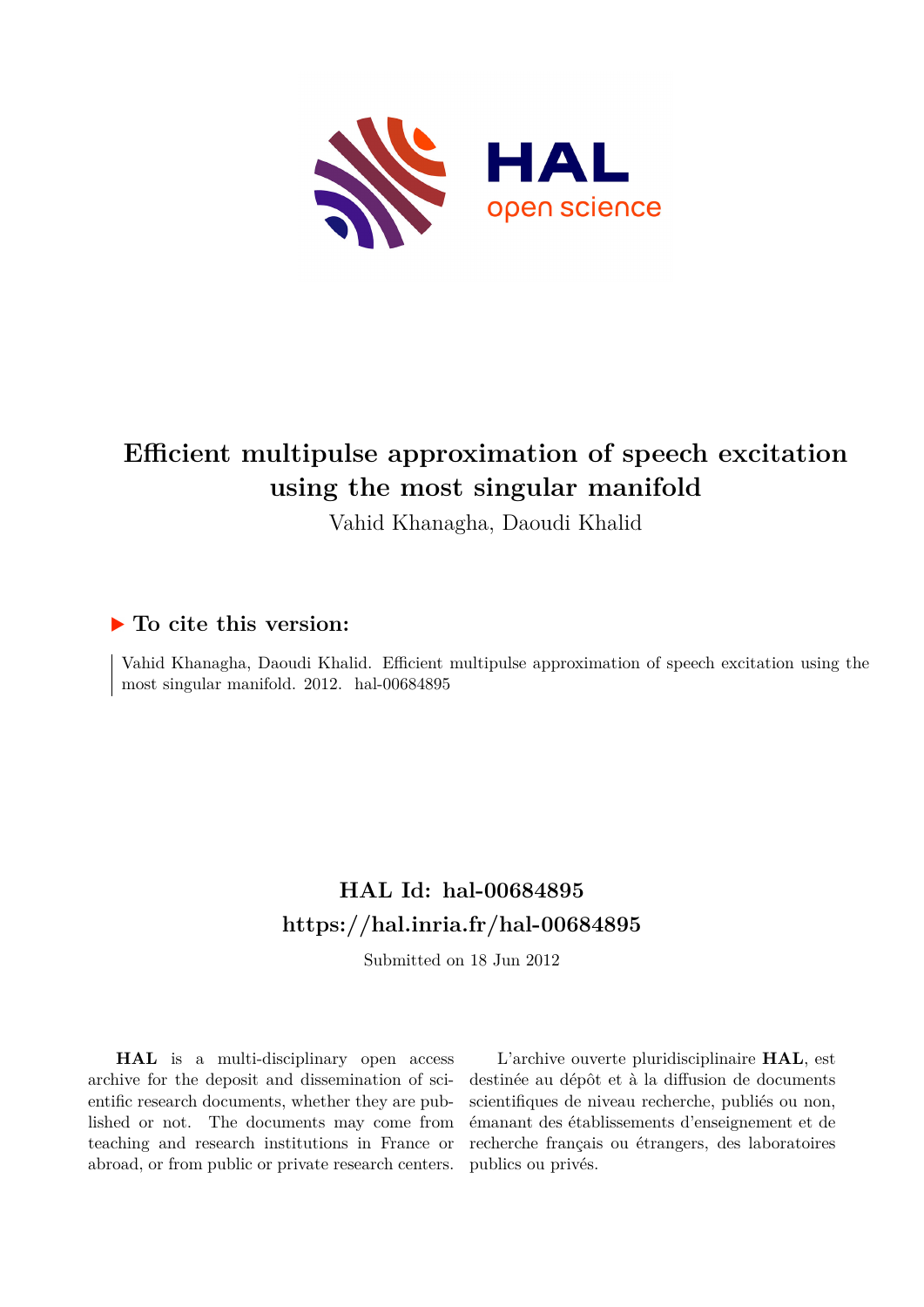### Efficient multipulse approximation of speech excitation using the most singular manifold

Vahid Khanagha and Khalid Daoudi

INRIA Bordeaux Sud-Ouest (GeoStat team) 351 Cours de la Liberation, BAT. A29, 33405 Talence, France ´ email: vahid.khanagha@inria.fr, khalid.daoudi@inria.fr

http://geostat.bordeaux.inria.fr/

#### Abstract

We propose a novel approach to find the locations of the multipulse sequence that approximates the speech source excitation. This approach is based on the notion of Most Singular Manifold (MSM) which is associated to the set of less predictable events. The MSM is formed by identifying (directly from the speech waveform) multiscale singularities which may correspond to significant impulsive excitations of the vocal tract. This identification is done through a multiscale measure of local predictability and the estimation of its associated singularity exponents. Once the pulse locations are found using the MSM, their amplitudes are computed using the second stage of the classical MultiPulse Excitation (MPE) coder. The multipulse sequence is then fed to the classical LPC synthesizer to reconstruct speech. The resulting MSM-based algorithm is shown to be significantly more efficient than MPE. We evaluate our algorithm using 1 hour of speech from the TIMIT database and compare its performances to MPE and a recent approach based on compressed sensing (CS). The results show that our algorithm yields similar perceptual quality as MPE and outperforms the CS method when the number of pulses is low.

Index Terms: Multipulse speech coding, source excitation approximation, multiscale signal processing, singularity exponents.

#### 1. Introduction

Multipulse source coding has been widely used and studied within the framework of Linear Predictive Coding (LPC). It consists in finding a sparse representation of the excitation source (or residual) which yields a source-filter reconstruction with high perceptual quality. The MultiPulse Excitation (MPE) method [1, 2] is the first and one of the most popular techniques to achieve this goal. MPE provides a sparse excitation sequence through an iterative Analysis-by-Synthesis procedure to find the position and amplitudes of the excitation one at a time [1], and then re-optimizing the amplitudes once the locations for all of the pulses are found [2]. The well known Code Excited Linear Prediction (CELP) is essentially a multipulse coder which uses vector quantization to search in a codebook of excitation signals to determine the excitation sequence.

Most of multipulse coding methods depend on the choice on the vocal tract model, such as the all-pole filter parameters in LPC. That is, a predictor (typically an autoregressive model) is first learned to model the vocal tract transfer function, then the sparse residual approximation is obtained using this predictor. In this paper we adopt a different strategy, we argue that the *locations* of the pulse excitations can be retrieved *directly* from the observed speech waveform and *independently* of the predictor. The principle behind this strategy is the following: in voiced speech, impulsive excitation takes places around Glottal Closure Instances (GCI), i.e., when air flow through the glottis is blocked by closure of the vocal folds. This produces multiscale singularities on the observed waveform and, hence, prediction cannot be correctly performed around these instances. We thus define a measure of predictability and argue that the sparse multipulse excitation should be located within the set of less predictable points. This measure is not specific to voiced speech, but is rather geometric and local. We thus assume that it should also work for unvoiced speech.

To define this measure of predictability we follow the same philosophy as in our recent work [3, 4] on speech analysis using the Microcanonical Multiscale Formalism (MMF). In that work, we showed that singularity exponents (a notion central to MMF) of speech signals permit to develop an accurate and efficient algorithm for unsupervised phonetic segmentation which outperforms state-of-the-art techniques. In this paper, we go further and analyze another notion central to MMF, the Most Singular Manifold (MSM). We show that MSM provides a good approximation to the locations of the sparse multipulse excitations and compare it to the standard MPE method [2] and a recent Compressed Sensing (CS) based approach [5]. The results show that our MSM approach yields similar performances than MPE while it is much faster. They also show that that our approach outperforms the CS method, which has roughly the same computational as the MPE, when number of pulses per speech frame is low.

The paper is organized as follows. In section 2 we recall the basic concepts of MMF, define the measure of local predictability and describe how to form the MSM. In section 3 we present the MSM-based algorithm to approximate the multipulse source excitation. In section 4 the experimental results are presented. Finally, in section 5, we draw our conclusion and perspectives.

#### 2. Most Singular Manifold of speech signals

We have been recently developing a novel framework for nonlinear analysis of speech signals based on the Microcanonical Multiscale Formalism (MMF) [6]. The latter allow the study of the local geometrico-statistical properties of complex signals from a multiscale perspective. It can be seen as an extension of previous approaches for the analysis of turbulent data, in the sense that it considers quantities defined at each point of the signal's domain, instead of averages used in canonical formulations (moments and structure functions) [7]. Central to the formalism is the computation of Singularity Exponents (SE) at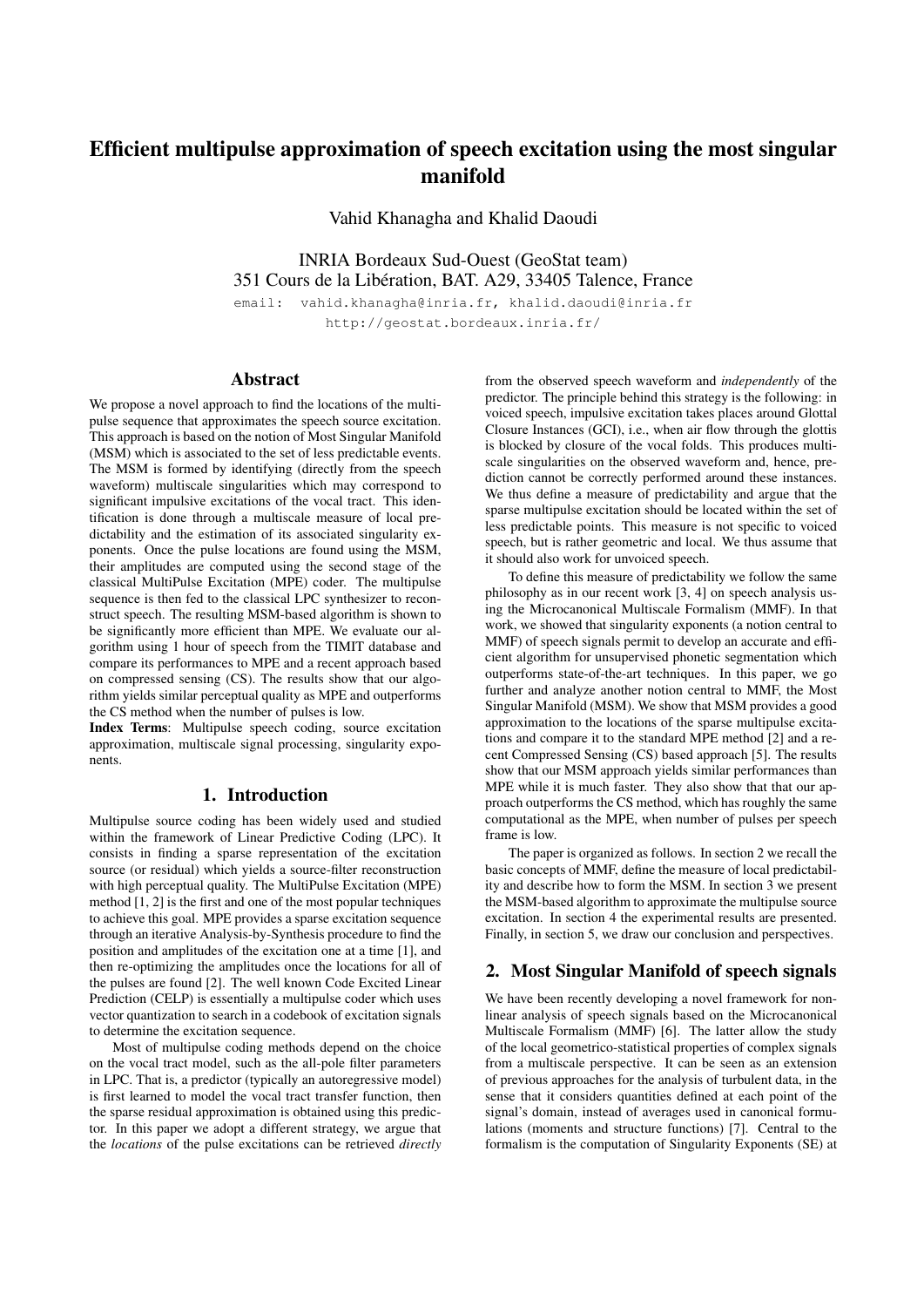every point in a signal's domain which unlocks the relations between geometry and statistics in a complex signal. When correctly defined and estimated, these exponents alone can provide valuable information about the local dynamics of complex signals and have been successfully used in many applications ranging from signal compression to inference and prediction [8, 9]. The singularity exponent  $h(t)$  for any given d-dimensional signal  $s(t)$ , can be estimated by the evaluation of the limiting power-law scaling behaviour of a multiscale functional  $\Gamma_r$  over a set of fine scales r:

$$
\Gamma_r(s(t)) = \alpha(t) r^{d+h(t)} + o\left(r^{d+h(t)}\right) \qquad r \to 0 \quad (1)
$$

where  $\Gamma_r(s(t))$  can be any multiscale functional complying with this power-law like the gradient-based measure introduced in [6]. The term o  $\left( r^{d+h(t)} \right)$  means that for small scales the additive terms are negligible compared to the factor and thus  $h(t)$  dominantly quantifies the multiscale behaviour of the signal at the time instant  $t$ .

In MMF, a particular set of interest is the level set called the *Most Singular Manifold* (MSM) which comprises the points having the smallest SE, and which provides indications in the acquired signal (a pressure i.e. an intensive physical variable) of most critical transitions of the associated dynamics [6]. These are the points where sharp and sudden local variations take place and hence they have the lowest possible predictability from their neighbouring points. The formal definition of MSM reads:

$$
\mathcal{F}_{\infty} = \{ t \in \Omega \mid h(t) = h_{\infty} \}, \qquad h_{\infty} = \min(h(t)) \quad (2)
$$

In practice, once the signal is discretized,  $h_{\infty}$  should be defined within a certain quantization range and hence MSM is formed as a set of points where  $h(t)$  is below a certain threshold. It has been shown that, for many real world signals, the whole signal can be reconstructed using only the information carried by the MSM. For example, a reconstruction operator is defined for natural images in [8] which allows very accurate reconstruction of the whole image when applied to its gradient information over the MSM. The reconstruction quality can be further improved, using the  $\Gamma_r$  measure defined in [10] which makes a local evaluation of the reconstruction operator to penalize unpredictability.

For the application we consider in this paper, we have tried different measures  $\Gamma_r$  and different estimation methods of their associated SE. The  $\Gamma_r$  we tried are however all gradientmodulus based as suggested in [6]. We found that the measure which yields the best performances is the following:

where

$$
\nabla_{\tau} s(t) = |2s(t) - s(t - \tau) - s(t + \tau)| \tag{4}
$$

 $\Gamma_r(s(t)) = \int_0^r |\nabla_\tau s(t)| d\tau$  (3)

Once  $\Gamma_r$  is specified, there are many ways to estimate the SE  $h(t)$  (log-log regression, adaptation of the 2D method in [10] to 1D,...). We found that the estimation method which yields the best performances is the one used and theoretically motivated in [9, 11]. With this method, the MSM actually corresponds to the set of points where energy concentrates as it transfers across scales and, in that sense, it is a *least predictable/reconstructible manifold*. Under some hypothesis, this leads to a simple estimation method of the SE, as the sum of a set of *transitional* exponents:

$$
h(t) = \sum_{i=1}^{j} h_{r_i}(t)
$$
 (5)

where  $h_{r_i}(t)$  are the *transitional* exponents, which can be computed as:

$$
h_{r_i}(t) = \frac{\log(\Gamma_{r_i}(s(t)))}{\log(r_i/f_s)}
$$
\n(6)

where  $f_s$  is the sampling frequency of the signal. The SE computed according to Eq. (5) are then being used to form the MSM as explained above. We will come back in the next section on this method of SE estimation to provide a practical explanation of its good performances.

#### 3. MSM multipulse approximation of source excitation

It is well known that significant impulsive excitations are reflected over the whole speech spectral band [12]. Consequently, excitation impulses would produce "strong" local singularities at different scales of the waveform. This legitimate the use of the multiscale power-law of Eq. (1) to identify and quantify these singularities. This also makes it natural to expect the co-existence of negative transitional SE (Eq. (6)) at different scales around these singularities. Their summation (Eq. (5)) would thus result in lower negative values. Such singularities would then belong to the MSM and considered as unpredictable. Fig.1 shows an example which confirms this intuition. In Fig.1(top) a segment of voiced sound is shown, along with its corresponding pitch marks given by the Electro-Glottal Graph (EGG) data [13]. The pitch marks are taken around the Glottal Closure Instants (GCI) when the most significant impulsive excitation of vocal cords happens. In Fig.1(bottom), the MSM points of this segment are shown with their value of SE. The MSM is formed as the 5% of samples having lowest value of SE. It can be seen that MSM points are indeed located around the reference GCI. Note also that, around every single GCI, the MSM point with the lowest SE value is the closest one to the GCI mark. This example shows that our MSM can indeed identify the location where significant impulsive excitations occur. We emphasize however that our purpose is not to develop a GCI identification method, we did not investigate (yet) this matter and it is beyond the scope of this paper. We recall that our purpose in this paper is to define a notion of predictability which allows a multipulse approximation of the excitation using the set of less predictable points, the MSM.

Once the MSM is formed, we have to estimate the corresponding pulse amplitudes and then feed it to a filter which models the vocal tract in order to reconstruct the speech signal. To do so we use the second stage of the standard MultiPulse Excitation (MPE) coder [2]. We recall that the latter applies an Analysis-by-Synthesis scheme in two stages. In the first one, pulses are added iteratively one at a time by minimizing mean squared error (mse) between the original and reconstructed signal. The computation required in this first stage is  $K$  searches of order  $N$ , where  $K$  is the number of desired pulses and  $N$ is the number of signal samples. In the second stage, once the locations of all pulses are found, their amplitudes are jointly re-optimized such that the mse is minimized [2].

In our MSM based algorithm, we replace the first stage of MPE, i.e., the iterative search to find the pulse locations, by the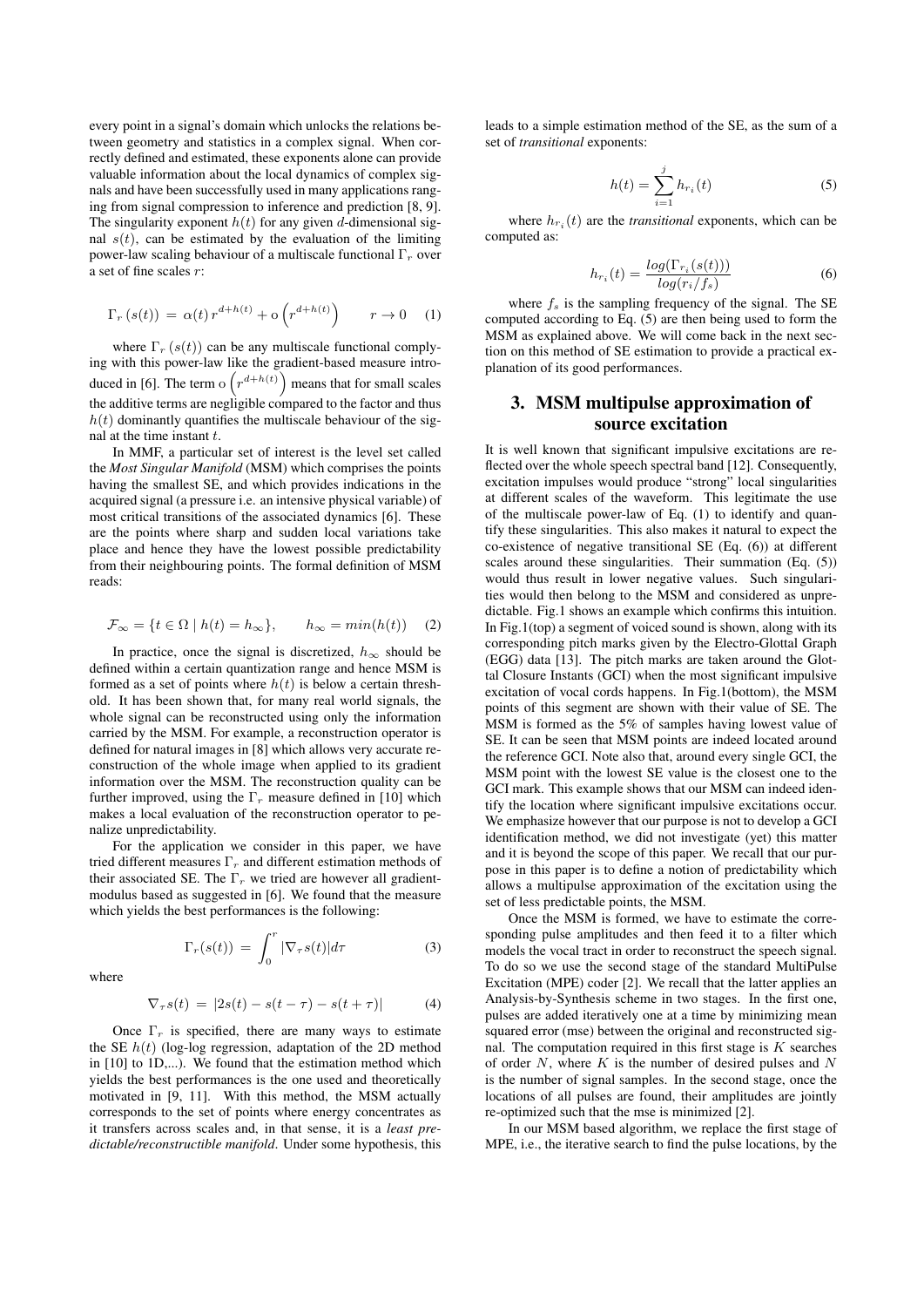

Figure 1: (top) A voiced segment of the speech signal "arctic a0001" of the male speaker BLD from the publicly available "CMU ARCTIC" database [13]. The reference pitch marks are represented by vertical red lines, (bottom) MSM samples and their corresponding SE values.

following procedure. We form the MSM by taking  $2K$  samples having the lowest SE values. Then, assuming that the pulses are located on the MSM grid, we find their amplitudes using the same joint optimization as in the second stage of the MPE. Finally, we choose the  $K$  pulses with the highest amplitude as the excitation sequence. Clearly, our approach is computationally more efficient than MPE since the whole first stage of the classical MPE ( $K$  searches of order  $N$ ) is replaced by a simple sort of SE values to form the MSM.

#### 4. Experimental results

We have tried to follow the same experimental protocol as in [5]. That is, we evaluate our method using about 1 hour of clean speech signal randomly chosen from TIMIT database (re-sampled to 8kHz) uttered by speakers of different genders, accents and ages which provides enough diversity in the characteristics of the analyzed signals. 10 prediction coefficients are computed for frames of 20ms (N=160) and the search for impulses are separately performed in each of two subframes of 10 ms, following the procedure explained in [2]. We use the four finest scales to estimate SE,  $j = 4$  in Eq. (5). No longterm pitch prediction is performed. All the results we show are without quantization and are almost the same with different randomizations. We compare the performance of our method with the classical MPE [2] and the CS-based method [5].

Before starting this comparison, we first show an example of the reconstruction quality using the MSM method. Fig. 2 shows a stationary voiced sound (a), the MSM excitation sequence with 7 (resp. 14) pulses per 20 ms (b) (resp. (d)), and its reconstruction (c) (resp. (e)). This example shows clearly that our method can indeed yield good reconstruction quality of voiced speech even when using only few pulses.

Fig. 3 shows the average normalized reconstruction error  $(\bar{e}_N = \frac{\|s - \hat{s}\|_2}{\|s\|_2})$  of the MSM and MPE methods for different number  $K$  of pulses per 20ms of speech. This results shows that our method achieves a satisfactory performance but is still less accurate than MPE in terms of mean square error (mse). This can be explained by the fact that MPE finds and adds iteratively one pulse to the previous ones so as to minimize the mse. In others words, MPE focuses on mse minimization which is not the focus of the MSM method as it provides pulse locations



Figure 2: (a) 40 ms segment of stationary voiced speech, (b) the MSM excitation sequence using 7 pulses per 20 ms, (c) the reconstructed signal, (d) the MSM excitation sequence using 14 pulses per 20 ms, and (e) the reconstructed signal.

candidates using a multiscale geometrical approach. This definitely penalizes the MSM method in terms of mse, but it makes it much more efficient than MPE. Still, our method surprisingly outperforms the CS one [5] in terms of mse when  $K < 10$  (see Fig.1 in [5]). For instance, for K=8, we achieve  $\bar{e}_N = 0.55$ while CS method gives  $\bar{e}_N \approx 0.68$ . For  $K = 10$ , which is the typical operating point of a multipulse coder, our method and the CS method perform almost the same. Meanwhile, the CS method has a computational complexity which is roughly the same as MPE, so our method is also much more efficient than the CS one.

The computational processing times are compared in Table 1, in terms of the average empirical Relative Computation Time:

$$
RCT(\%) = 100. \frac{CPU \ time \ (s)}{Sound \ duration \ (s)}
$$

On the other hand, mse is not the best way to assess the perceptual quality of reconstructed speech. First, our informal subjective listening test showed that the perceptual quality of our method is indeed very close to that of MPE. Especially for K=20, both methods provide almost the same perceptual quality. Second, we evaluated the perceptual quality of reconstructed speech from MSM and MPE using the composite measure of speech quality CMOS [14]. This measure is a combination of PESQ, Cepsterum distance measure, LLR and Itakura-Saito distance. It provides a score of perceptual quality in the range of 1 (the worst quality) to 5 (the best quality). The results are shown in Table 1. This comparison confirms our in-